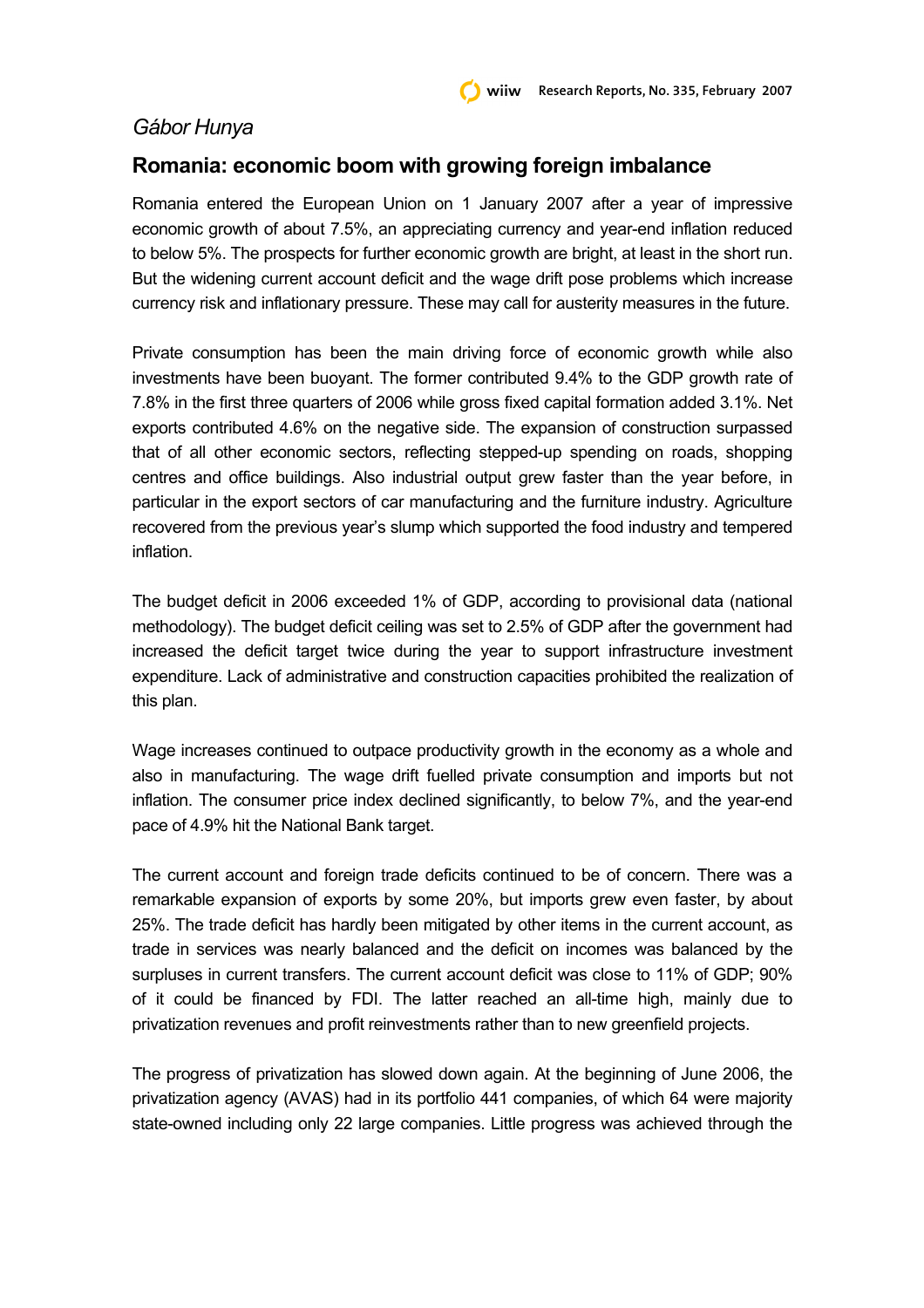year due to cumbersome procedures and, in many cases, the unattractive situation of the companies offered for sale. The plan for 2007 includes the privatization of 62 companies including large companies in the utilities sector. The natural gas producer Romgaz is certainly the biggest remaining chunk, and in the banking sector this is the savings bank, CEC. There was a half-hearted attempt to sell CEC, but the price offered was declared unsatisfactory in December 2006 and the bank remained in public hands. The privatization of Romgaz is in stand-by; both President Basescu and the opposition leaders consider that it is not a priority. The energy sector is understood as sensitive. It is widely quoted that many EU countries maintain a national stronghold on energy companies, such as Gaz de France, which bought part of the gas distributor Distrigaz in Romania. Four energy distribution companies are in the 2007 privatization plan of AVAS, but no government decision has been passed yet. AVAS is also left with minority shares in a number of companies. According to the 2007 plans, in 95 cases the majority owner would buy them, while in 265 cases the shares will be offered on the Bucharest stock exchange. If these plans are successful, 2007 will be the year of the largest amount of stock exchange privatization.

In 2007 and 2008 Romania will be confronted with growing tensions. The current account deficit will expand further, while FDI will decline in the absence of new large privatization projects. Wages are set to expand: an 18% rise has been promised to public sector employees in 2007, and qualified labour in the private sector which is becoming short will also demand more. While foreign financing uncertainties may bring more volatility to the exchange rate, wages too may fuel inflation. In addition, the government budget will be more expansionary than in recent years. The question is when and how these tensions will trigger an appropriate stabilization policy. For 2007 our forecast is based on continuing economic expansion, but for 2008 we reckon with a soft austerity programme. A currency crisis cannot be ruled out in a worst-case scenario if stabilization needs are not responded to in time.